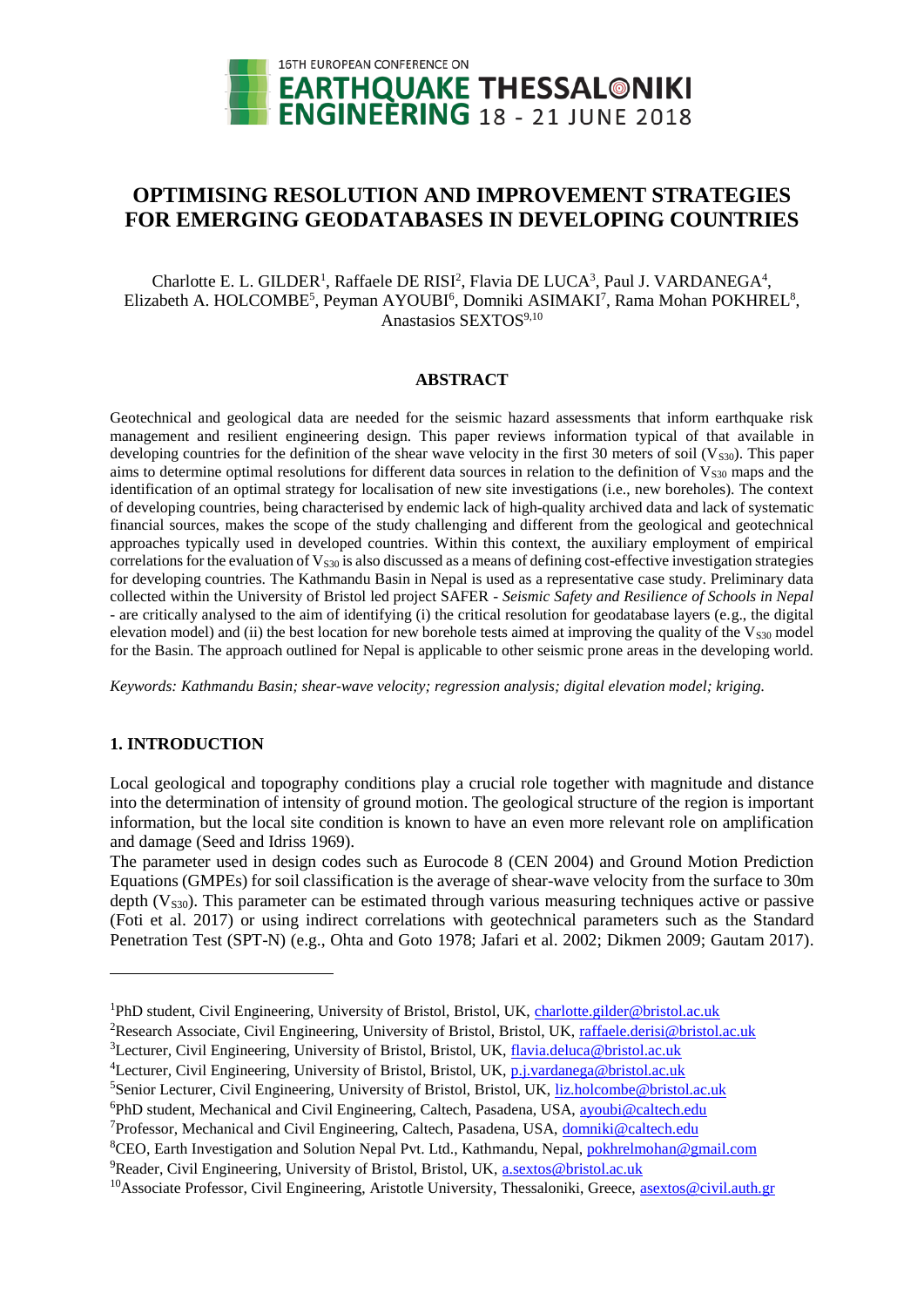A preliminary estimation of soil classification (corresponding to a range of  $V<sub>S30</sub>$ ) can be obtained from 'expert opinion' in combination with geological maps of shallower deposits (e.g., Di Capua et al. 2011). V<sub>S30</sub> can be estimated also from correlation with slope obtained from Digital Elevation Models (DEM) in the following, (Wald and Allen 2007) and it is the basic standard used by United States Geological Survey (USGS), for shake maps implemented in the software package ShakeMap® developed by the USGS Earthquake Hazards Program (Wald et al. 2006). The  $V<sub>S30</sub>$  parameter is used by engineers as a way of characterising an areas susceptibility to earthquake hazard and can be calculated according to Eurocode 8 (CEN 2004, clause 3.1.2). The parameter is also used in building code in the United States Standard ASCE 7-10 (ASCE 2010).  $V_{S30}$  is not the only parameter suitable and used to define soil amplification effects, and many authors in recent years have emphasised how, in some specific conditions like basins (e.g., Stewart et al. 2003; Paudyal et al. 2013), it is not strongly correlated with site amplification (e.g., Castellaro et al. 2008; Gallipoli and Mucciarelli 2009; Lee and Trifunac 2010; Luzi et al. 2011). Site response is characterised by the velocity contrast between two successive layers of soil, and the  $V_{s30}$  calculation, is simplifying this relationship to an average value over the first 30m of soil encountered. The use of this assumption in areas displaying high lateral variability and where deeper soils are characterising the response, can lead to unrealistic predictions of the soils stiffness profile and therefore its response to earthquake hazard. The selection of the best parameter or set of parameters to describe soil amplification becomes even more challenging in the context of developing countries. Here, an often systematic lack of data can significantly limit the opportunities to obtain a satisfactory dataset for accurate soil amplification definition, especially in complex contexts like basins. This study presents an investigation of methods to refine site amplification definition in the context of a representative developing country.

In particular, a case study of the Kathmandu Basin in the Federal Democratic Republic of Nepal is presented. The Basin lies on the Kathmandu Nappe (Paudyal et al. 2013); one of several intermontane basins that have formed along the lesser Himalaya (Sakai et al. 2002). This area experienced significant amplification during the  $M_w$  7.8 Gorkha earthquake that struck Nepal on the 25<sup>th</sup> of April 2015, causing significant damage in some specific areas of the Kathmandu Basin (e.g., Goda et al. 2015; Ohsumi et al. 2016). Such amplification was retrieved from the single record available right after the earthquake at KATNP accelerometric station managed by USGS, where the estimated peak ground accelerations range between 150-170 cm/s² for the mainshock, predicted through inspection of the timehistory data (Goda et al. 2015). As a result of this, more recently, a series of microtremor studies (e.g., Tallett-Williams et al. 2016; Molnar et al. 2017; Poovarodom et al. 2017) and simulations of the amplification effect of the Basin (e.g., Asimaki et al. 2017) have been reported. These investigations have built upon studies published before the occurrence of the 2015 earthquake during which a significant amount of test data was collected (see Piya 2004).

The two research questions preliminary addressed herein are whether: (i) an increase in the resolution of the DEM can improve the accuracy of  $V_{S30}$  estimation on the basis of slope; and (ii) if a kriging method (e.g., Pokhrel et al. 2013) coupled either with available  $V_{S30}$  measurements or bespoke indirect correlations can guide the identification of further locations for boreholes.

# **2. DIRECT AND INDIRECT DATA FOR SHEAR WAVE VELOCITY**

#### *2.1 Seismic acquisition methods*

Classification of the near surface shear-wave  $V_{S30}$  at a site can be approximated from a variety of seismic acquisition techniques. According to Eurocode 8 (CEN 2004, clause 3.1.2),  $V_{S30}$  is defined as shown in Equation 1, where  $h_i$  and  $v_i$  denote the thickness (in metres) and shear-wave velocity of the *i*-th formation or layer, in a total of *N* layers, existing in the top 30 m.

$$
V_{s30} = \frac{30}{\sum_{i=1,N} \frac{h_i}{v_i}}
$$
 (1)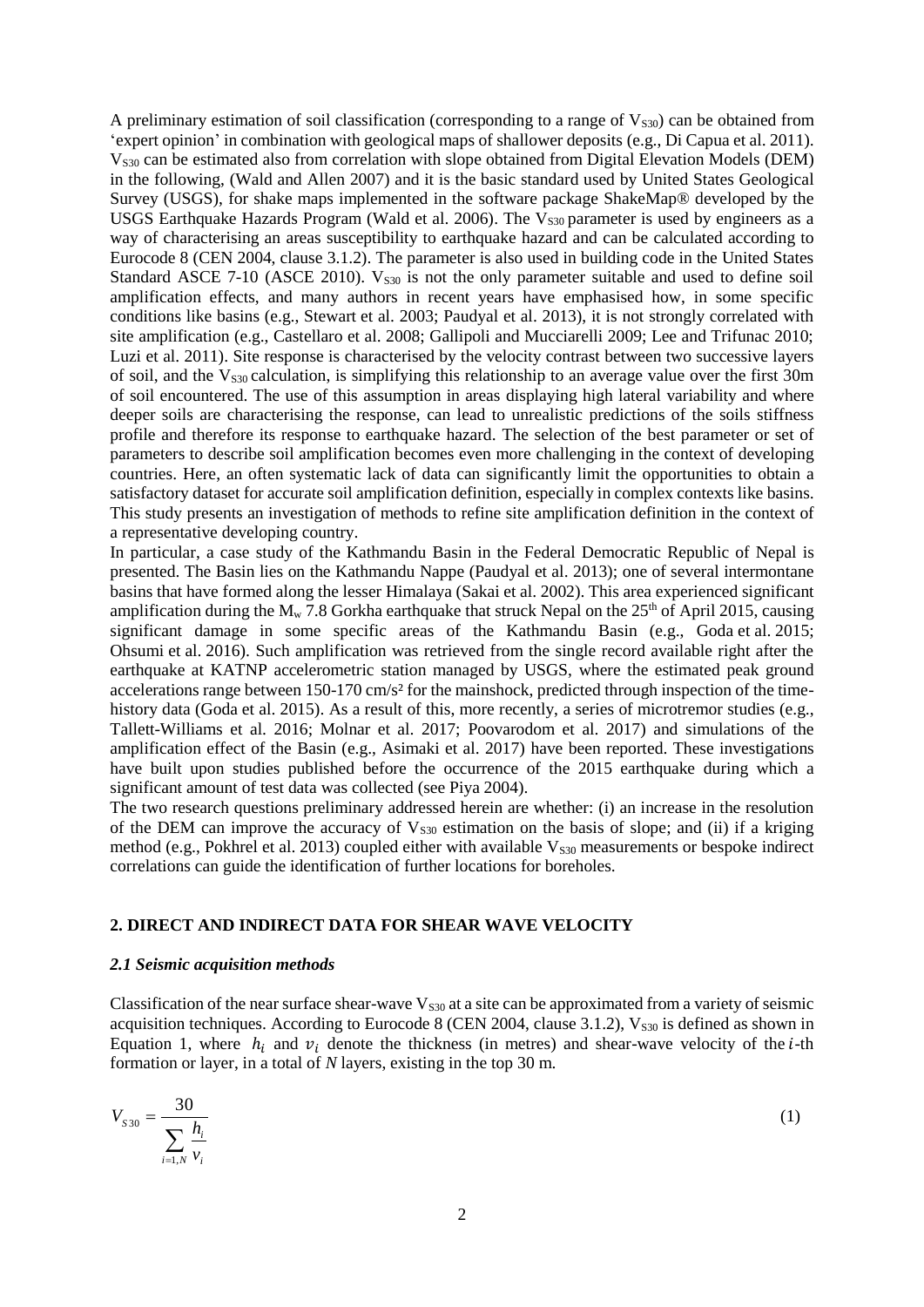The shear-wave velocity can be approximated by undertaking cross-hole or downhole seismic methods, Seismic Cone Penetration Tests (SCPT's) (Wair et al. 2012), or by design of a detector array for which both source and receivers are arranged at the ground surface (Andrus et al. 2004). The quality of data acquired for  $V_{830}$  measurement is affected by the technique used. When seismic acquisition techniques are performed in developing countries, these tests are often not carried out due to the costs associated with procurement of the necessary technical equipment and the complex data processing. Here, nonintrusive surface wave methods are an attractive alternative. A recent review by Foti et al. (2017), described the findings of an EU funded project aiming to provide a practical approach targeted at nonexpert users in such a scenario. The work describes optimised acquisition layouts during the Spectral Analysis of Surface Wave test (SASW) or by Multichannel Analysis of Surface Waves (MASW) (Park et al. 1999). According to Foti et al. (2017), passive type methodologies without the use of an artificial seismic source, can be a cost-effective alternative. The shear wave velocity profile is obtained by achieving a best fit between the experimental dispersion curve, obtained from processing of the field data, and a theoretical dispersion curve produced from model parameters (Foti et al. 2017). This process is not without error as, "the number of layers must be fixed carefully in order to avoid overparametrization" (Foti et al. 2017) (e.g., stratigraphy or any other borehole measurements), however, where further information cannot be obtained, the process is useful.

#### *2.2 Empirical correlations*

In many areas of the world, including Kathmandu, it is now standard practice to perform geotechnical observations (i.e. SPT-N) where a reasonably important building is to be constructed. However, for the case of the Kathmandu Basin there is a lack of information on the basins sediments spatial variation (Paudyal et al. 2013). As  $V_s$  is related to the small strain shear modulus ( $G_{max}$ ), measurements of shear wave velocity when coupled with engineering parameters can be correlated empirically. Standard Penetration Tests (SPT's) are undertaken at increment within boreholes, for which a blow count (SPT-N) is derived based on the dropping of a known weight, over a specified length of penetration. This parameter provides information on the geotechnical engineering properties of the soil and is used as an indication of strength for the design of foundations. Various authors have explored this parameter, along with other geotechnical properties with  $V<sub>S30</sub>$  (e.g., Anbazhagan et al. 2012). In many cases, these attempts provide bespoke correlations which account for the material type and the stratigraphic relationships specific to the region studied (e.g., Pitilakis et al. 1999; Fabbrocino et al. 2015). Among the regional correlations available in literature, Gautam (2017) reported a correlation between uncorrected SPT-N and shear wave velocity for the Kathmandu Valley. These correlations should be used with caution and suggested processing techniques are described in the literature, which present statistical methods to better refine estimates (Brandenberg et al. 2010; Aung and Leong 2015). Where data is lacking in Kathmandu these relationships will form the basis of this research, where seismically derived  $V_{S30}$  is absent, to present a method of highlighting those areas which are most vulnerable, or 'data poor' to present existing information in a new liquefaction hazard map and inform further study.

# **3. AVAILABLE DATA FOR KATHMANDU BASIN**

#### *3.1 Basin Characteristics*

The Kathmandu Basin in Central Nepal is characterised by Pliocene and early Pleistocene lake deposits overlain by younger silty Quaternary deposits (Dill 2006). The Engineering and Environmental Geological Map of the Kathmandu Valley (Shrestha et al. 1998) shows a reasonable overview of the underlying geology. The deposits of the historic intermontane lake, extend to depths of approximately 400m to 600m below the city of Kathmandu. A 284m-deep borehole reveals a sequence of black organic mud known as the Kalimati Clay, which is overlain by younger fluvio-deltaic sediments Gokarna, Thimi and Patan formations (Fujii and Sakai 2002). The wider area is more famously known to comprise a thrust zone, due to the Himalayan orogeny, which has formed successive metamorphic sequences (Guillot 1999) that underlie the Basin sediments. The research team of the EPSRC funded project Seismic Safety and Resilience of Schools in Nepal (SAFER) (Grant code: EP/P028926/1) has access to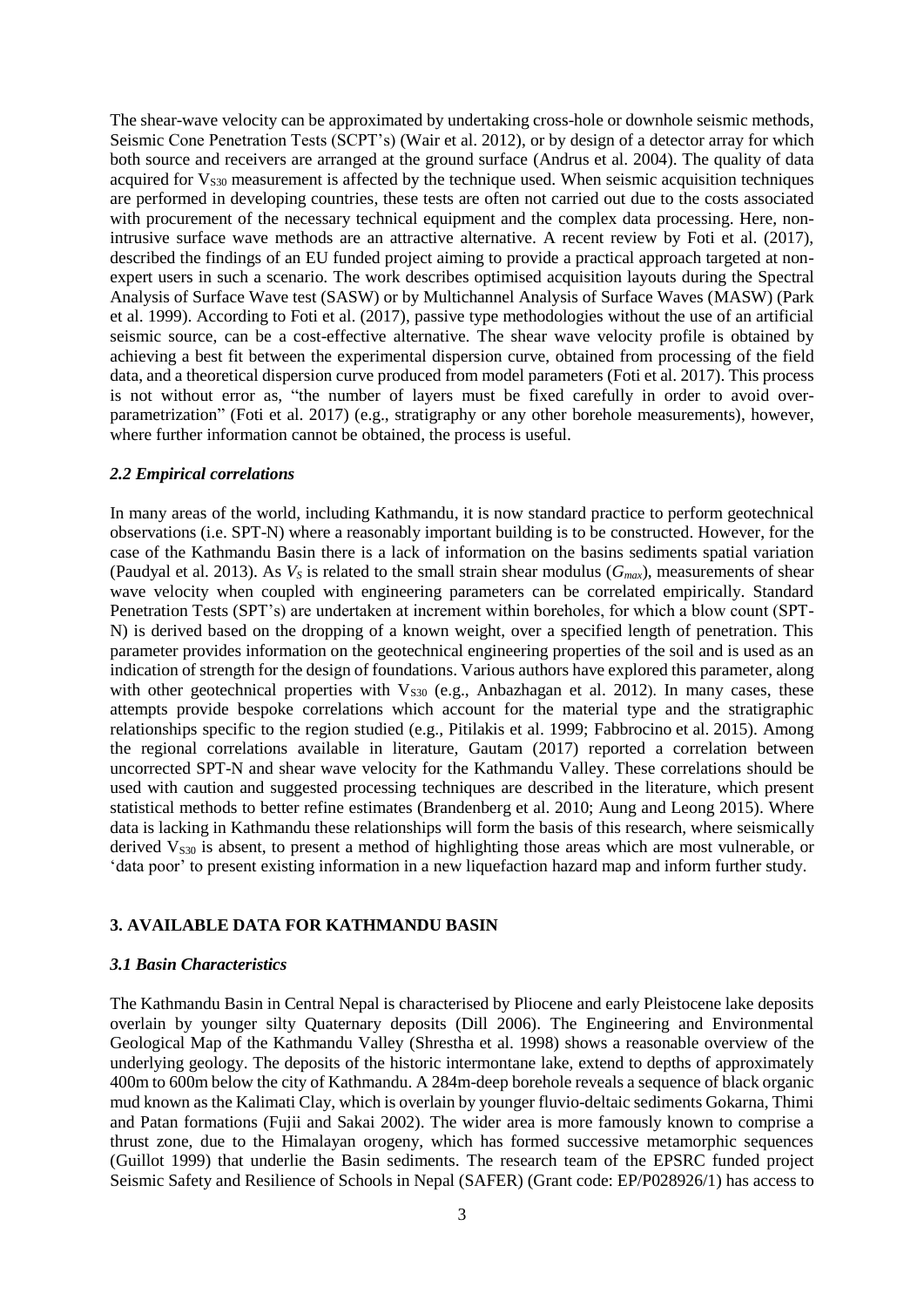a database of borehole records from the Kathmandu Valley, sourced from various consultants and historic records. The records include some detailed records (including *in situ* SPT testing or laboratory data), whereas the majority indicate only basic log information and locations. Six locations have corresponding P-S logging, where shear wave  $(V<sub>S</sub>)$  values are provided relating to depth derived from downhole methods. These boreholes are listed in Table 1 and the locations are shown in Figure 1(a).



Figure 1. (a) 10-m resolution digitalized elevation model and (b) slope map. Black dots represent the (a) locations of the  $V<sub>S30</sub>$  and (b) SPT measurements.

The borehole data has indicated the Kathmandu soils comprise of a mixture of silty clay, clayey silt, sandy clay and occasional silty sand. Out of 76 particle size distribution tests 73 samples are comprising either a silty clay of clayey silt. Figure 2 shows that the plasticity of these soils varies from low to very high. The data plots mainly below the A-line which indicates the soils are generally silty. Figure 2 gives an overview of the available soil classification data from Kathmandu but does not distinguish between different geological deposits.



Figure 2. Classification of the Kathmandu soil data. Chart layout based on Casagrande (1947), Howard (1984) and BS 5930 (clause 33.4.4.4) (BSI 2015).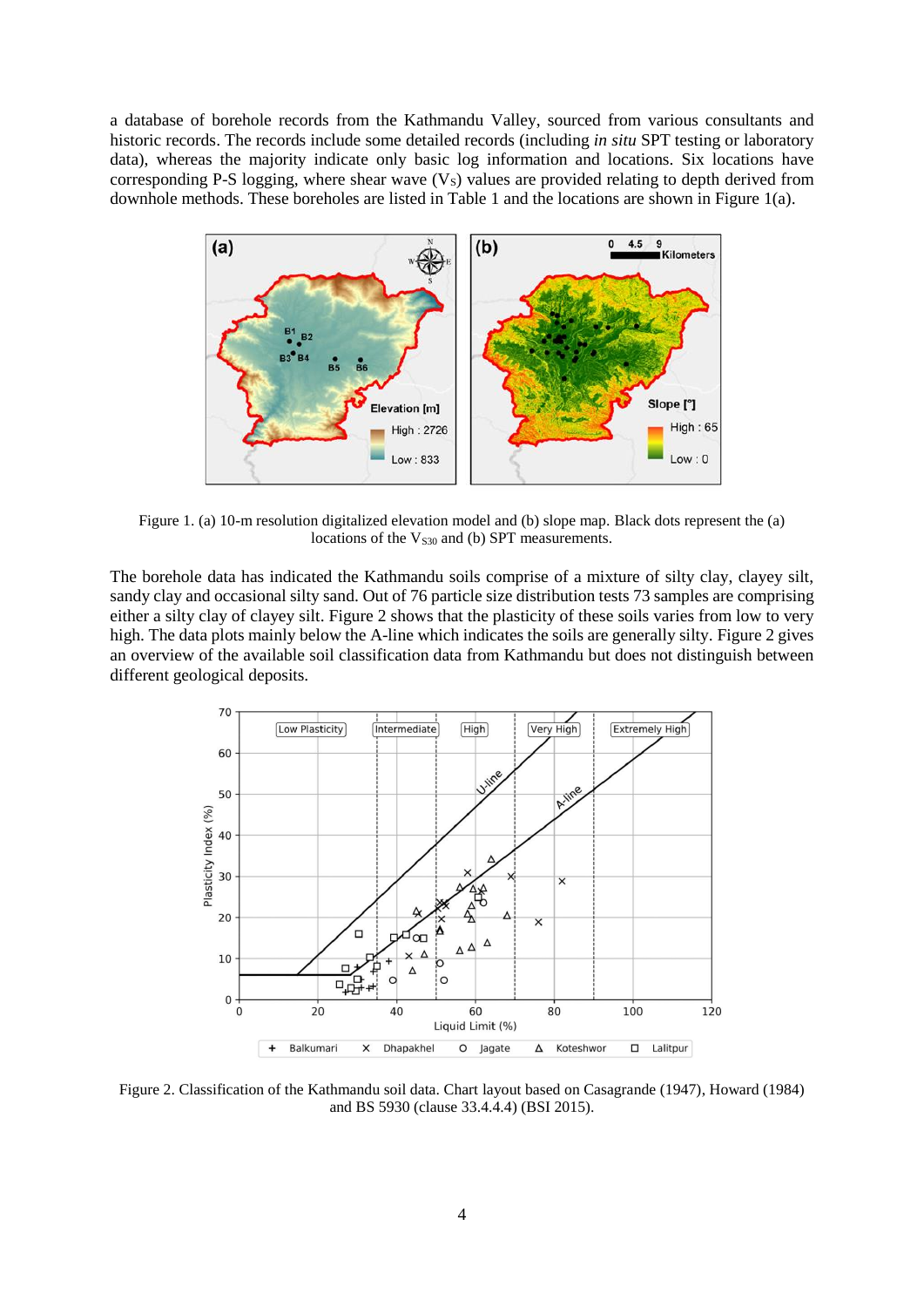# *3.2 SPT-N with VS30 Correlation*

As described in section 2, the preferred method of deriving  $V_{530}$  is based on site specific information and good quality seismic acquisition. In this study, where there is a lack of detailed information, to build upon the low number of measured  $V<sub>S</sub>$  values, SPT-N values were extracted from the borehole records to use within the equation presented by Gautam (2017). Figure 3 shows a plot of the measured  $V_s$  data against SPT-N values from the six sites referenced in Table 1. The power regression analysis reported in Gautam (2017). This regression model was developed from a database of 500 pairs of SPT-N values and measured VS from the Kathmandu Basin, and represents a correlation developed for all soil types.

| <b>BH ID</b> | Location         | Project                               | Latitude | Longitude |
|--------------|------------------|---------------------------------------|----------|-----------|
| $BH-1$       | Ranjana          | New Road, Fire Brigade Compound       | 27.70353 | 85.30879  |
| $BH-2$       | Singha Durbar    | Northern Periphery Road, Singh Durbar | 27.69878 | 85.32511  |
| $BH-3$       | <b>Bakhundol</b> | Royal Norwegian Embassy               | 27.68335 | 85.31509  |
| $BH-4$       | <b>Bakhundol</b> | Royal Norwegian Embassy               | 27.68320 | 85.31533  |
| $BH-5$       | Thimi            | Near Altech (P) Ltd, Arniko Highway   | 27.67355 | 85.38568  |
| $BH-6$       | <b>Bhaktapur</b> | Durbar Square, Bhaktapur              | 27.67216 | 85.42822  |

Table 1. Site Referencing Information



Figure 3. Comparison of measured shear wave velocity (*VS*) with uncorrected SPT-N values at five sites across Kathmandu. The trendline shown is from the regression study performed by Gautam (2017) on a different dataset and is described by the equation  $V_s = 115.8N^{0.251}$  ( $R^2 = 0.623$ ).

Where SPT-N data is available in the first 30m, the velocities were calculated and used to determine an estimated  $V_{S30}$  for that location using the correlation. Where boreholes were less than 30m in depth, SPT-N records were taken, and a correction was applied according to Boore (2004) where boreholes extended to at least 10m, for which application of the correction can begin. The locations where estimation of  $V<sub>S30</sub>$  was carried out are shown on Figure 1(b). A total of 31 additional locations have been made available to the SAFER project team for analysis based on this method.

As discussed in Section 2, it is acknowledged that other correlations for  $V_{S30}$  to SPT-N values exist in the literature (Jafari et al. 2002; Dikmen 2009). For example, Ohta and Goto (1978) found greatest correlation to  $V<sub>S</sub>$  when accounting for SPT-N, depth, geological epoch and soil type. Other correlations for geotechnical parameters including PI and undrained shear strength (Wair et al. 2012). However, all other correlations are describing characteristics which are not unique to the Kathmandu Basin, therefore as a preliminary assessment, the location-specific correlation has been used. Currently, only SPT-N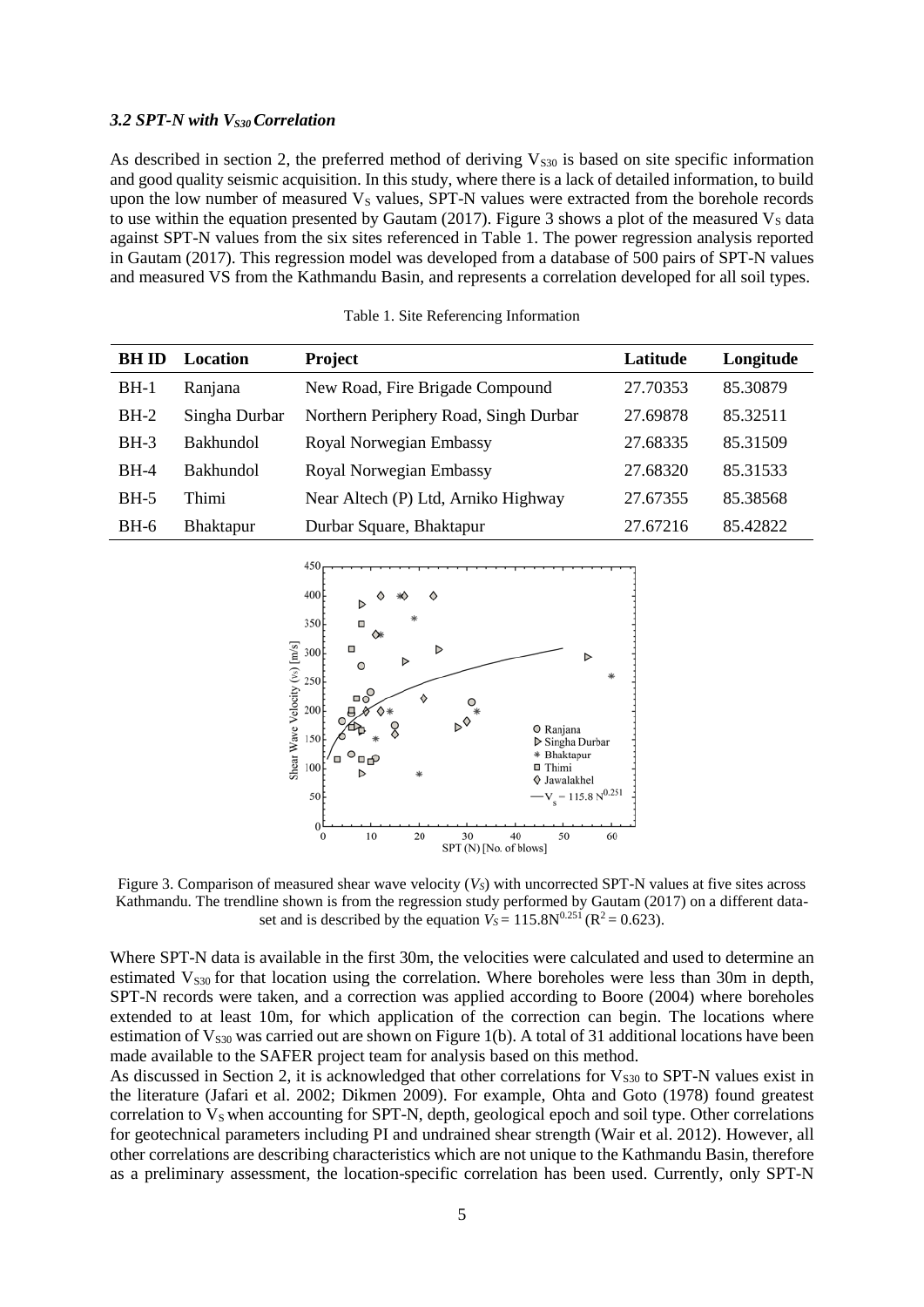values have been extracted for correlation. It is expected that further work with the current dataset to incorporate age scaling factors, an adjustment for material type and overburden corrections, could be incorporated into the predictions (e.g., Ohta and Goto 1978) with the intent to improve upon the presented methodology for estimating  $V<sub>S30</sub>$  in developed countries.

# **4. CHALLENGES AND RESULTS**

The main problem in developing countries is the lack or the total absence of geological and geotechnical data for seismic hazard assessment (Anttila-Hughes et al. 2015). For the purposes of seismic microzonation of large geographical areas, a large number of advanced geotechnical tests (e.g., MASW) may be needed. Such tests are usually prohibitively expensive which precludes their application in developing countries. This raises three significant practical challenges. First, are there freely available data that can be used in absence of detailed rigorous tests? Second, is there a way to optimise the number of tests on a geographical area to reduce the cost of the investigation? Third, can low-cost tests be used as an alternative to more expensive ones using empirical correlations transforming basic geotechnical parameters to more sophisticated ones? In the following these three questions are addressed referring to the data available for the case of Kathmandu Basin described in the previous section.

### *4.1 Topographic slope as a proxy for VS30*

Wald and Allen (2007) propose a methodology to estimate the shear wave velocity as function of slope. A regression function was applied to create a global database with a resolution of 30-arcsec (about 900 m). Figure 4(a) shows the  $V_{530}$  map obtained from the database information provided for the Kathmandu Valley. Given the availability of a higher resolution DEM (i.e., 10m), the same correlation was implemented to establish if a refined version improves the estimation of  $V<sub>S30</sub>$ . Therefore, applying the same Wald and Allen's regression function an independent  $V<sub>S30</sub>$  map (Figure 4b) was obtained. Comparing the two maps in Figure 4, it is possible to conclude that the trend is similar (i.e., high values for the mountains and lower values for the approximately level basin depression), but the distribution of values is significantly different.



Figure 4. (a) USGS and (b) 10m-DEM-based  $V_{s30}$  maps; soil categorization according to EC8 (CEN 2004) based on (c) USGS and (d) 10m-DEM-based  $V<sub>S30</sub>$  maps, respectively.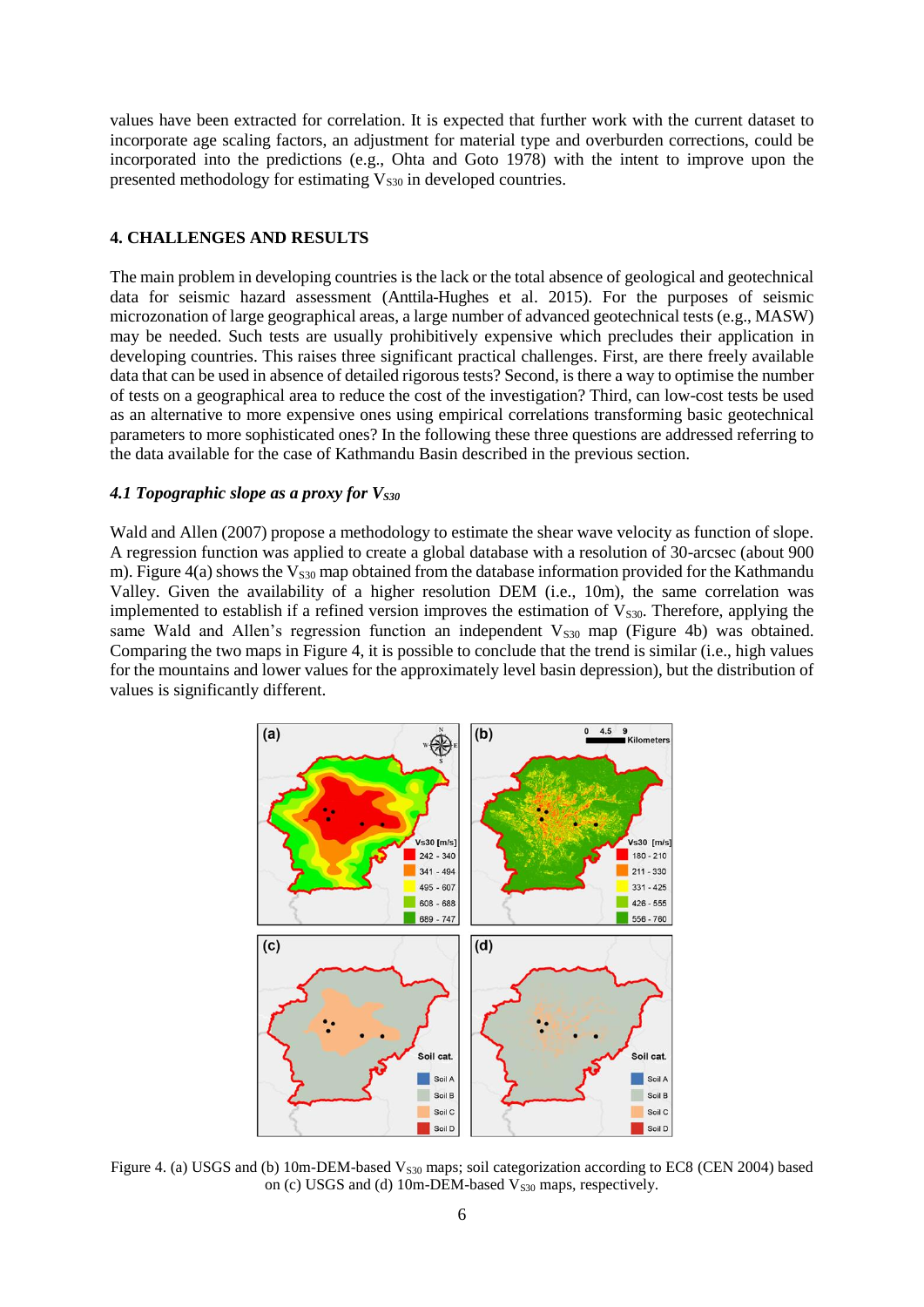An additional investigation inspecting the effect of the refined DEM on the overall Eurocode 8 soil classification (where soil A is rock and the other soils up to E are progressively softer), on Figure 4 Soils A – D are specified, see CEN 2004, clause 3.1.2 for details of further categories. Adopting the classification proposed by Eurocode 8 (CEN 2004), a significant mismatching is found when using the high-resolution DEM, leading to a considerable overestimation of shear wave velocities, and therefore an underestimation of the expected seismic intensities. Figure 5 shows the comparison of the  $V<sub>S30</sub>$  maps with the available borehole data. Figure 5 shows that all the 10m-DEM-based values tend to overestimate the measured  $V<sub>S30</sub>$  even when an averaging of the values is made over a radius (R). Even artificially varying the resolution (by averaging data within a radius varying between 10 m to 1000 m) does not bring any benefit in terms of prediction.

The USGS data, which is the coarser in spatial terms (represented as cyan dots in Figure 5), tend to give a better prediction than any of the estimations carried out with the 10m-DEM. This result confirms that observed by Allen and Wald (2009), showing "... little to no improvement over lower-resolution topography when compared to  $V<sub>S30</sub>$  measurements ... [and therefore] some topographic smoothing may provide more stable  $V_{S30}$  estimates" (Allen and Wald, 2009). An alternative is the calibration of bespoke models for slope-DEM regression as it has been recently proposed by Stewart et al. (2014).



Figure 5. Comparison of  $V<sub>S30</sub>$  values obtained from filed data and DEM-based  $V<sub>S30</sub>$ 

### *4.2 Kriging interpolation with available direct and indirect data*

To obtain V<sub>S30</sub> maps that cover a wider part of the case study area, data coming from field tests can be used in a geostatistical framework through the adoption of a kriging analysis (Stein 2012). "The kriging method is widely used in GIS to obtain spatial distribution of geographical information. Kriging is one of the most exact and powerful interpolation schemes in geostatistics" (Pokhrel et al. 2013). Using the V<sub>S30</sub> values available in Kathmandu kriging was applied in this work. Figure 6a shows the results of kriging in terms of predicted values of  $V<sub>S30</sub>$  in between the measured. In Figure 6b, the same kriging is done using the results from the indirect values inferred from the empirical correlation reported in Gautam (2017). Figures 6c and 6d show the standard error associated with the geostatistical analyses in Figures 6a and 6b respectively.

The error is at a minimum at each borehole (measurement) location and increases with increasing distance from these measurements. Examination of the error map is possible to identify potential locations for new field investigations. From a purely hazard-focused standpoint, these locations would be selected by trying to reduce the maximum error (i.e., the red area in Figures 6c and 6d). However, to account for overall risk, additional constraints could be considered such as the location, or exposure, of at-risk elements (such as people, structures and infrastructure) and their vulnerability to earthquake damage. In a wide-area analysis, it is important to have proper characterisation of the hazard in the areas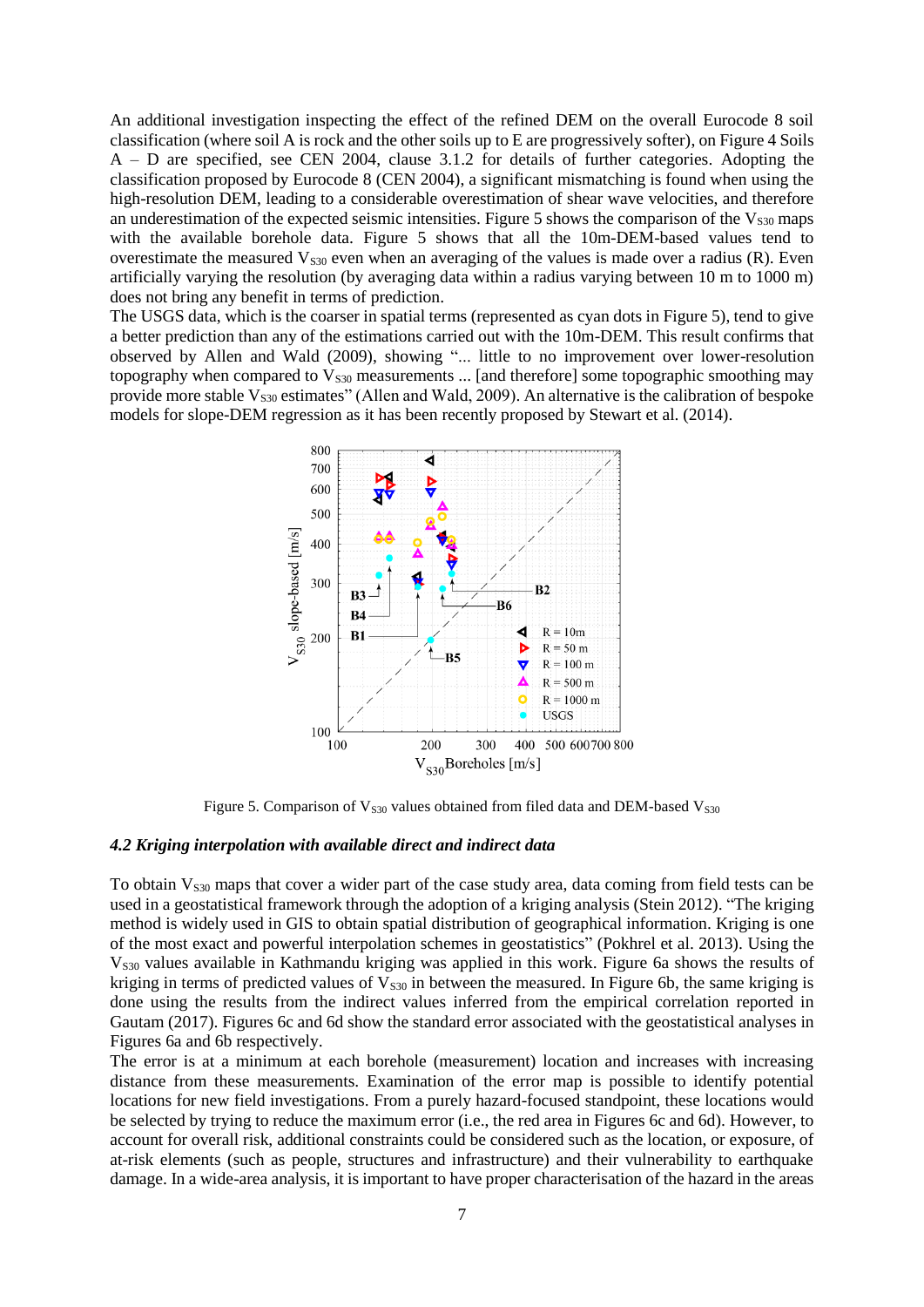of maximum exposure and vulnerability. Therefore, the location of the future detailed geotechnical investigations should aim to achieve the best possible trade-off between the error limitation (in a geostatistical sense) and the necessity of refined geo-characterisation in areas where the exposure and vulnerability is highest. For example, in the case proposed in Figure 6c, a suitable location for a new geotechnical investigation would be close to the ring road (within the orange area in Figure 6c), comprising the area with highest uncertainty and coinciding with a densely populated, and consequently highly exposed and vulnerable, zone. The comparison of the rectangular areas shown in Figure 6a and 6b, highlights that with adoption of the empirical relationship presented by Gautam (2017) and discussed in section 3, relating SPT-N to  $V<sub>S30</sub>$  for Kathmandu, leads to an overestimation of the shear wave velocity. Therefore, it is highly desirable to improve the regional empirical formulation by including additional variables or considering a different regression strategy, as explained in section 3.2.



Figure 6. Kriging based on (a) measured  $V<sub>S30</sub>$  and on (b)  $V<sub>S30</sub>$  obtained from empirical correlation with SPT-N. Standard error based on  $(c)$  measured and  $(d)$  empirically inferred  $V<sub>S30</sub>$ .

### *4.3 Numerical simulation of Kathmandu valley during the mainshock of 2015 Gorkha earthquake*

A simple numerical experiment to demonstrate the relative role of source, path (basin) and site (shallow crustal) effects on the ground surface response recorded during the 2015 Gorkha mainshock was carried out. For this experiment, site-specific velocity profiles at two strong motion stations (PTN and TVU) are used, on sediments reported by Bijukchhen et al. (2017). An averaged profile was extrapolated to the sediment-basement rock interface to approximate the stratigraphy of 2D simulations, an idealised geometry of the basin adopted from Piya (2004) and the rock outcrop ground motion recording of the Mw 7.8 mainshock at station KTP. With the above information, 1D nonlinear site response analyses were performed at the two stations using the computer code SEISMOSOIL (Shi and Asimaki 2017) with the KTP recording as rock outcrop input. In addition, 2D linear viscoelastic analyses were performed using the computer code OPENSEES (McKenna et al. 2000), available a[t http://opensees.berkeley.edu/,](http://opensees.berkeley.edu/) with the KTP recording deconvolved at depth below the basin as incident plane wave, and the averaged velocity profile as the horizontally stratified sediments of the basin (see Ayoubi et al. 2018 for further information). The results are shown in Figure 7 and can be summarised as follows: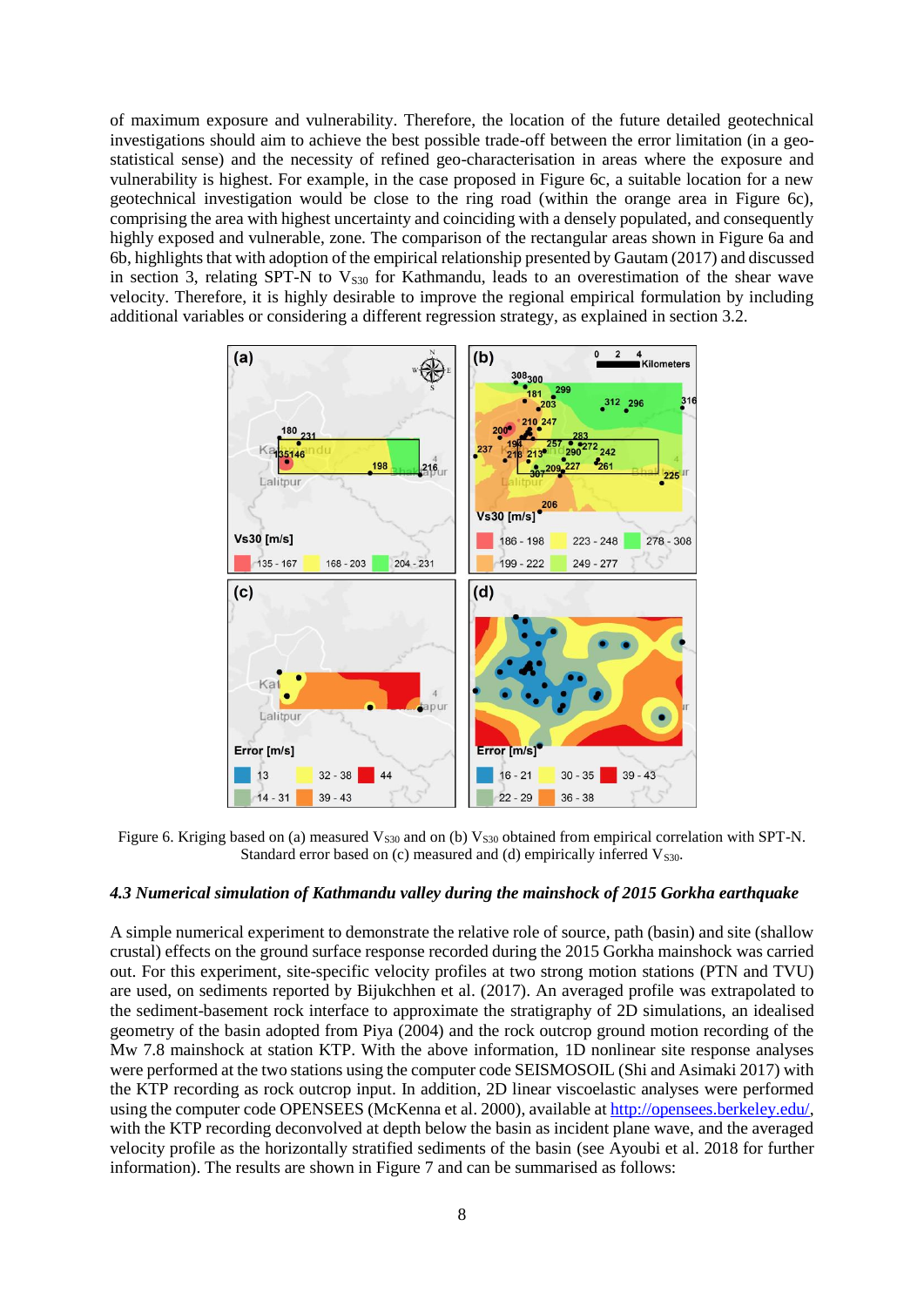- (a) Station PTN is located close to the middle of the basin, where the wave propagation conditions could be assumed to be 1D. This is observed in the comparison of response spectra of Figure 7, where the simulated 1D nonlinear ground response compares very well to the recorded ground shaking in the period range 1-5 sec. 2D simulations perform poorly, most likely because nonlinear effects dominate the ground motion at this station compared to the focusing and diffraction effects that 2D viscoelastic analyses can capture. As anticipated, the situation is reversed in the longer period range, where the surface waves originating at the basin edges dominate the response, and since nonlinear effects are not as prominent, 1D simulations does not sufficiently capture the physics of long period ground motion.
- (b) Station TVU is located closer to the basin edge, where the response is expected to be dominated by 2D nonlinear effects through the entire period range. The period range 1-5 secondsis underestimated by both 1D and 2D analyses; note that the former does not capture basin edge focusing effects and the latter does not include nonlinear response or a high-resolution profile that can capture wave propagation effects of high frequencies. The comparison between 2D simulations and recordings improves for longer periods, since again surface waves from the basin edges dominate the ground motion in these periods, and 1D simulations also do not sufficiently capture the physics of these motions.

The source physics, which included a plane rupture practically parallel to the surface, determined the waveform characteristics of the propagating motions, over the entire spectrum and across the basin. Considering that the rupture propagated from west to east (from TVU to PTN), it is possible that directivity effects played a role in the ground shaking recorded at both stations; this could be why recorded components were underestimated by the 2D simulations in the long period range.

Lastly, frequencies higher than 1Hz (not shown here), where higher resolution vertical and lateral material heterogeneities and high frequency source energy radiation determine the response, were very poorly captured. The risk for low rise structures in developing counties like Nepal is predominantly affected by such high frequency components. In addition to this, the lack of high frequency ground motion records in the region. Therefore, developing 2D/3D high fidelity geotechnical characterisation models coupled with realistic source models through physics-based earthquake simulations is an appropriate way to characterise regional seismic risk, in future work.

### **5. CONCLUSIONS**

A preliminary investigation on the strategies for improving accuracy of geodatabases and for rationalising geotechnical investigations in the context of developing countries is discussed. The specific questions addressed are whether: (i) an increase in the resolution of the DEM can improve the accuracy of  $V<sub>S30</sub>$  estimation on the basis of slope; and (ii) if a kriging method coupled either with available  $V<sub>S30</sub>$ measurements or bespoke indirect correlations can guide the identification of location of further boreholes. Lastly, a discussion of the current knowledge of the basins stratigraphy and response to ground motion, based on microtremor observations is presented.

The increased resolution of the DEM does not benefit the accuracy of  $V<sub>S30</sub>$  and this result is aligned with previous studies available in literature. The general trend observed is a systematic overestimation of the  $V<sub>S30</sub>$  as a result of the increased DEM resolution.

The employment of kriging as a technique for the smart identification of new investigations can provide some useful guidance. Future geotechnical tests can be targeted in the areas where the standard error from the kriging procedure is higher. This approach can be coupled with an assessment of the exposure and vulnerability characteristics of the area to assist with the identification of suitable locations for investigation. A further application of the kriging technique was attempted using a distribution of  $V_{s30}$ parameters resulting from predictions using a bespoke empirical correlation model for the Kathmandu Basin. In this case the  $V_{s30}$  was again overestimated and when the kriging was reapplied to the larger dataset, did not lead to a practical suggestion for the location of new investigations. Currently, the approximation of  $V_{s30}$  is based on the single correlation which is overestimating the measured values. The validity of this model can only be tested further by comparison with further seismic data or analytical ground surface response analyses acknowledging the role of source, basin and site effects.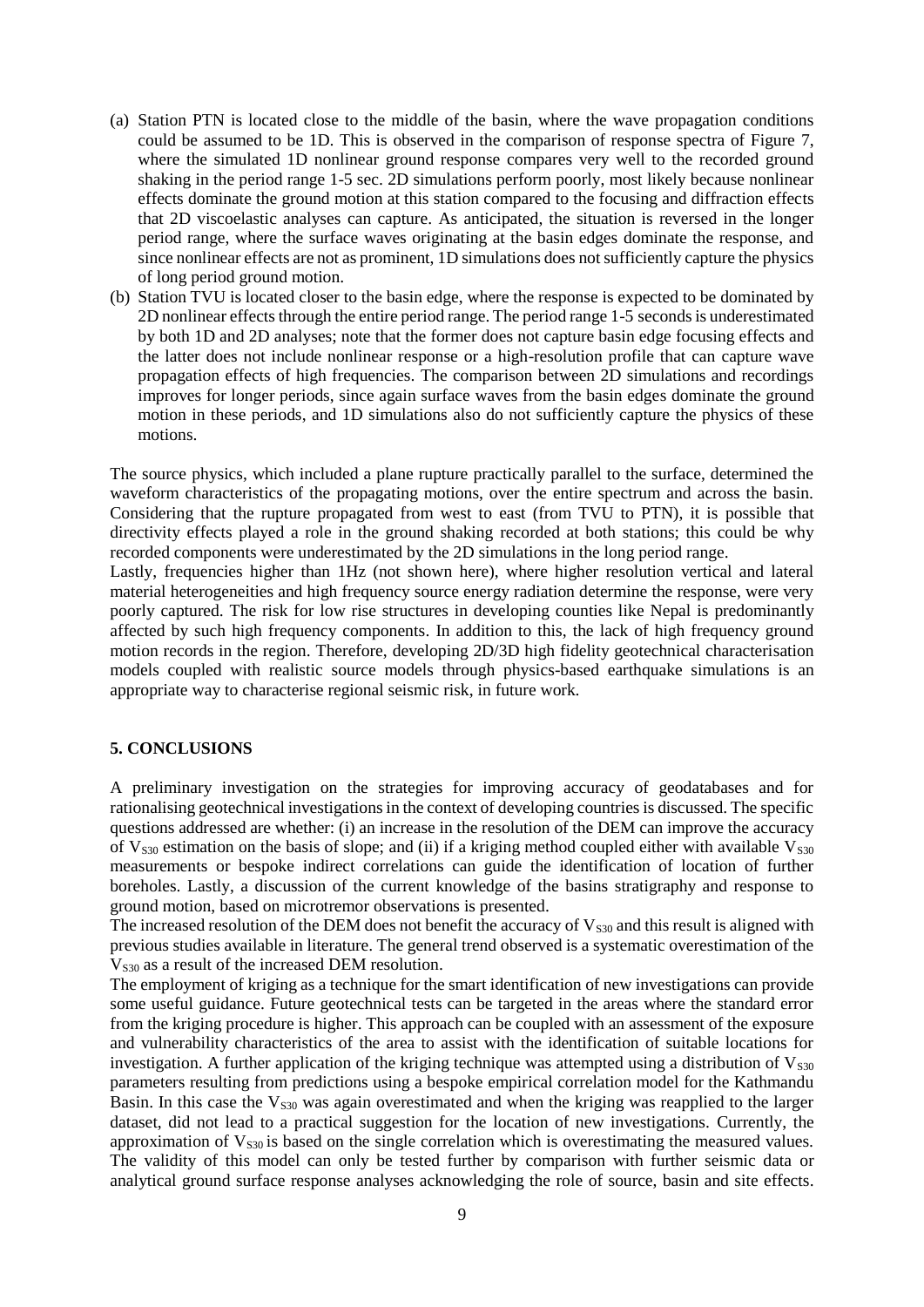However, with rigorous statistical analysis and further site investigation, the correlation may be improved to better inform analysis of the variation of amplifying effects and therefore regions of greater vulnerability across the Kathmandu Basin.



Figure 7. Acceleration spectral amplitudes for recording station (a) PTN and (b) TVU in the Kathmandu basin and acceleration response spectra for station (c) PTN and (d) TVU showing the site amplification response as recorded (red solid line) compared with 1D (black solid line) and 2D (black dashed line) analyses.

### **6. ACKNOWLEDGMENTS**

This work was funded by the Engineering and Physical Science Research Council (EPSRC) under the project "Seismic Safety and Resilience of Schools in Nepal" SAFER (EP/P028926/1). Supporting data for this study are from third party sources. All data produced in this study are available upon request to bona fide researchers.

#### **7. REFERENCES**

Allen TI, Wald DJ (2009). On the Use of High-Resolution Topographic Data as a Proxy for Seismic Site Conditions (V<sub>S30</sub>). *Bulletin of the Seismological Society of America*, 99(2A): 935-943.

Anbazhagan P, Parihar A, Rashmi HN (2012). Review of correlations between SPT N and shear modulus: A new correlation applicable to any region. *Soil Dynamics and Earthquake Engineering*, 36: 52-69.

Andrus D, Stokoe K, Juang H (2004). Guide for Shear-Wave-Based Liquefaction Potential Evaluation. *Earthquake Spectra,* 20(2): 285-308.

Anttila-Hughes J, Dumas, M, Jones L, Pestre G, Qiu Y, Levy M, et al. (2015). Big data for climate change and disaster resilience: Realising the benefits for developing countries. *Synthesis Report*. Data-Pop Alliance, 60 pp.

ASCE (2010). Minimum design loads for buildings and other structures. *Standard ASCE 7-10*, Reston, VA.

Asimaki D, Mohammadi K, Mason HB, Adams RK, Rajaure S, Khadka D (2017). Observations and Simulations of Basin Effects in the Kathmandu Valley During the 2015 Gorkha Earthquake sequence. *Earthquake Spectra,* 33(S1): S35-S53.

Aung AMW, Leong EC (2015). Application of a weighted average velocity (WAVe) method to determine V<sub>S,30</sub>. *Soils and Foundations*, 55(3): 548-558.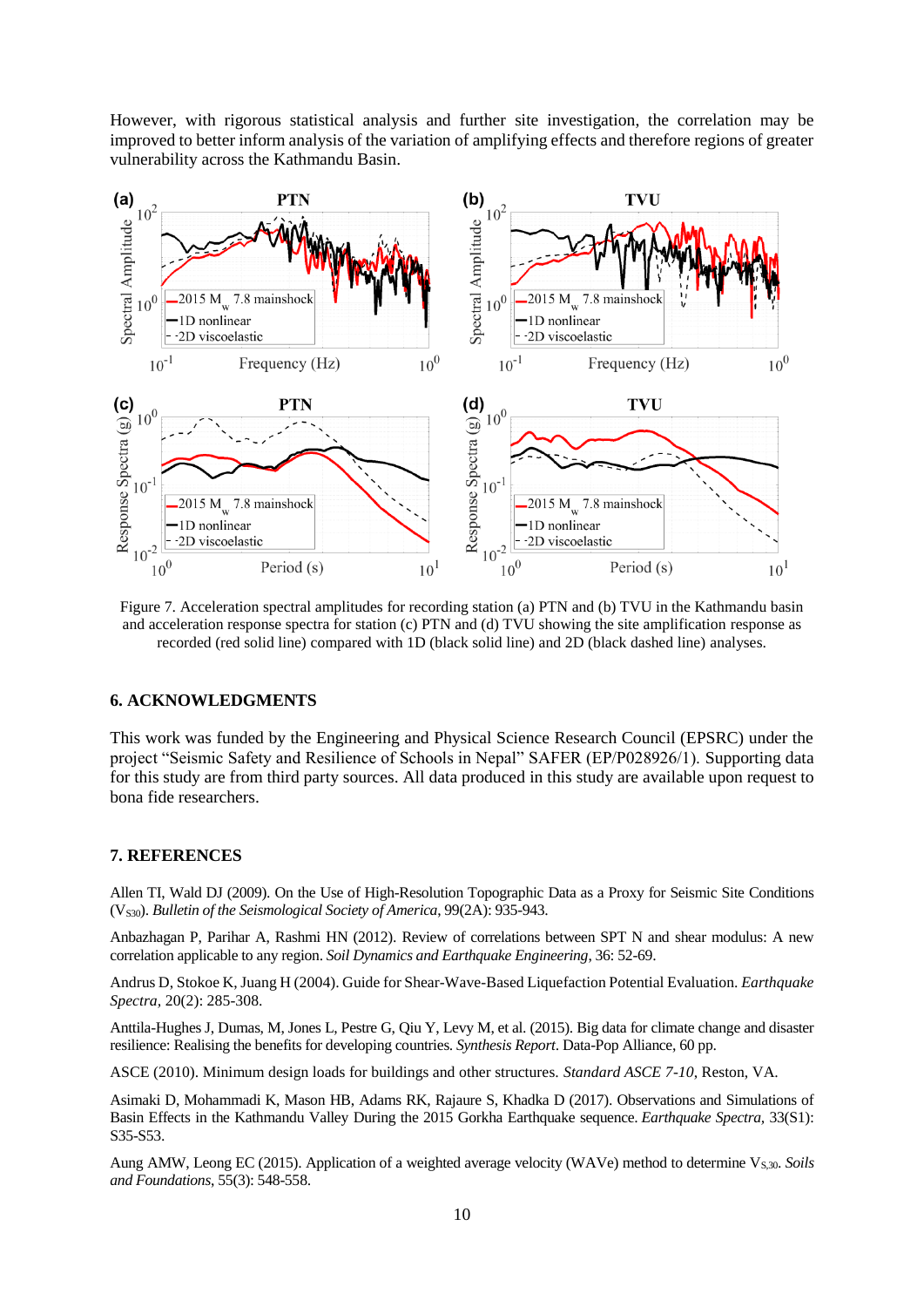Ayoubi P, Asimaki D, Mohammadi K (2018). Basin effects in strong ground motion: A case study from the 2015 Gorkha, Nepal earthquake. Paper to be presented at: *Geotechnical Earthquake Engineering and Soil Dynamics V*, June 10-13, 2018, Austin, Texas, United States of America.

Bijukchhen S, Takai N, Shigefuji M, Ichiyanagi M, Sasatani T, Sugimura Y (2017). Estimation of 1-D velocity models beneath strong-motion observation sites in the Kathmandu Valley using strong-motion records from moderate sized earthquakes. *Earth, Planets and Space*, 69(1): Article 97.

Boore DM (2004). Estimating Vs(30)(or NEHRP Site Classes) from Shallow Velocity Models (Depths <30 m). *Bulletin of the Seismological Society of America*, 94(2): 591-597.

Brandenberg SJ, Ballana N, Shantz T (2010). Shear Wave Velocity as a Statistical Function of Standard Penetration Test Resistance and Vertical Effective Stress at Caltrans Bridge Sites. *PEER Report 2010/03*, Pacific Earthquake Engineering Research Centre, University of California, Berkeley, California, United States of America.

BSI (2015) BS 5930: 2015: Code of practice for ground investigations. *British Standards Institution*, London, United Kingdom.

Casagrande A (1947). Classification and identification of soils. *Proceedings of the American Society of Civil Engineers*, 73(6): 783-810.

Castellaro S, Mulargia F, Rossi PL (2008). Vs30: Proxy for Seismic Amplification? *Seismological Research Letters*, 79(4): 540-543.

CEN (European Committee for Standardization) (2004). Eurocode 8: Design of structures for earthquake resistance – Part 1: General rules, seismic actions and rules for buildings. Brussels, Belgium.

Di Capua G, Lanzo G, Pessina V, Peppoloni S, Scasserra G (2011). The recording stations of the Italian strong motion network: geological information and site classification. *Bulletin of Earthquake Engineering*, 9(6): 1779-1796.

Dikmen U (2009). Statistical correlations of shear wave velocity and penetration resistance for soils. *Journal of Geophysics and Engineering*, 6(1): 61-72.

Dill HG (2006). An Overview of Younger Kathmandu Lake, Nepal, during the Late Quaternary, with Special Reference to Ferruginous Structures in Carbonaceous Sediments. *International Geology Review*, 48(5): 383-409.

Fabbrocino S, Lanzano G, Forte G, Santucci de Magistris F, Fabbrocino G (2015). SPT blow count vs. shear wave velocity relationship in the structurally complex formations of Molise Region (Italy). *Engineering Geology*, 187: 84-97.

Foti S, Hollender F, Garofalo F, Albarello D, Asten M, Bard PY, Comina C, Cornou C, Cox B, Di Giulio G, Forbriger T, Hayashi K, Lunedei E, Martin A, Mercerat D, Ohrnberger M, Poggi V, Renailier F, Scilia D, Socco V (2017). Guidelines for the good practice of surface wave analysis: a product of the InterPACIFIC project. *Bulletin of Earthquake Engineering*, 1-54, https://doi.org/10.1007/s10518-017-0206-7.

Fujii R, Sakai H (2002). Paleoclimatic changes during the last 2.5 myr recorded in the Kathmandu Basin, Central Nepal Himalayas. *Journal of Asian Earth Sciences*, 20(3): 255-266.

Gallipoli MR, Mucciarelli M (2009) Comparison of Site Classification from V<sub>S30</sub>, V<sub>S10</sub>, and HVSR in Italy. *Bulletin of the Seismological Society of America*, 99(1): 340-351.

Gautam D (2017). Empirical correlation between uncorrected standard penetration resistance (N) and shear wave velocity (Vs) for Kathmandu Valley, Nepal. *Geomatics, Natural Hazards and Risk,* 8(2): 496-508.

Goda K, Kiyota T, Pokhrel RM, Chiaro G, Katagiri T, Sharma K, Wilkinson S (2015). The 2015 Gorkha Nepal earthquake: insights from earthquake damage survey. *Frontiers in Built Environment*, 1: Article 8.

Guillot S (1999). An overview of the metamorphic evolution in Central Nepal. *Journal of Asian Earth Sciences*, 17(5- 6): 713-725.

Howard AK (1984). The Revised ASTM Standard on the Unified Classification System. *Geotechnical Testing Journal*, 7(4): 216-222.

Jafari MK, Shafiee A, Razmkhah A (2002). Dynamic properties of fine grained soils in south of Tehran. *Journal of Seismology and Earthquake Engineering*, 4(1): 25-35.

Lee VW, Trifunac MD (2010). Should average shear-wave velocity in the top 30m of soil be used to describe seismic amplification? *Soil Dynamics and Earthquake Engineering*, 30(11): 1250-1258.

Luzi L, Puglia R, Pacor F, Gallipoli MR, Bindi D, Mucciarelli M (2011). Proposal for a soil classification based on parameters alternative or complementary to V<sub>S,30</sub>. *Bulletin of Earthquake Engineering*, 9(6): 1877-1898.